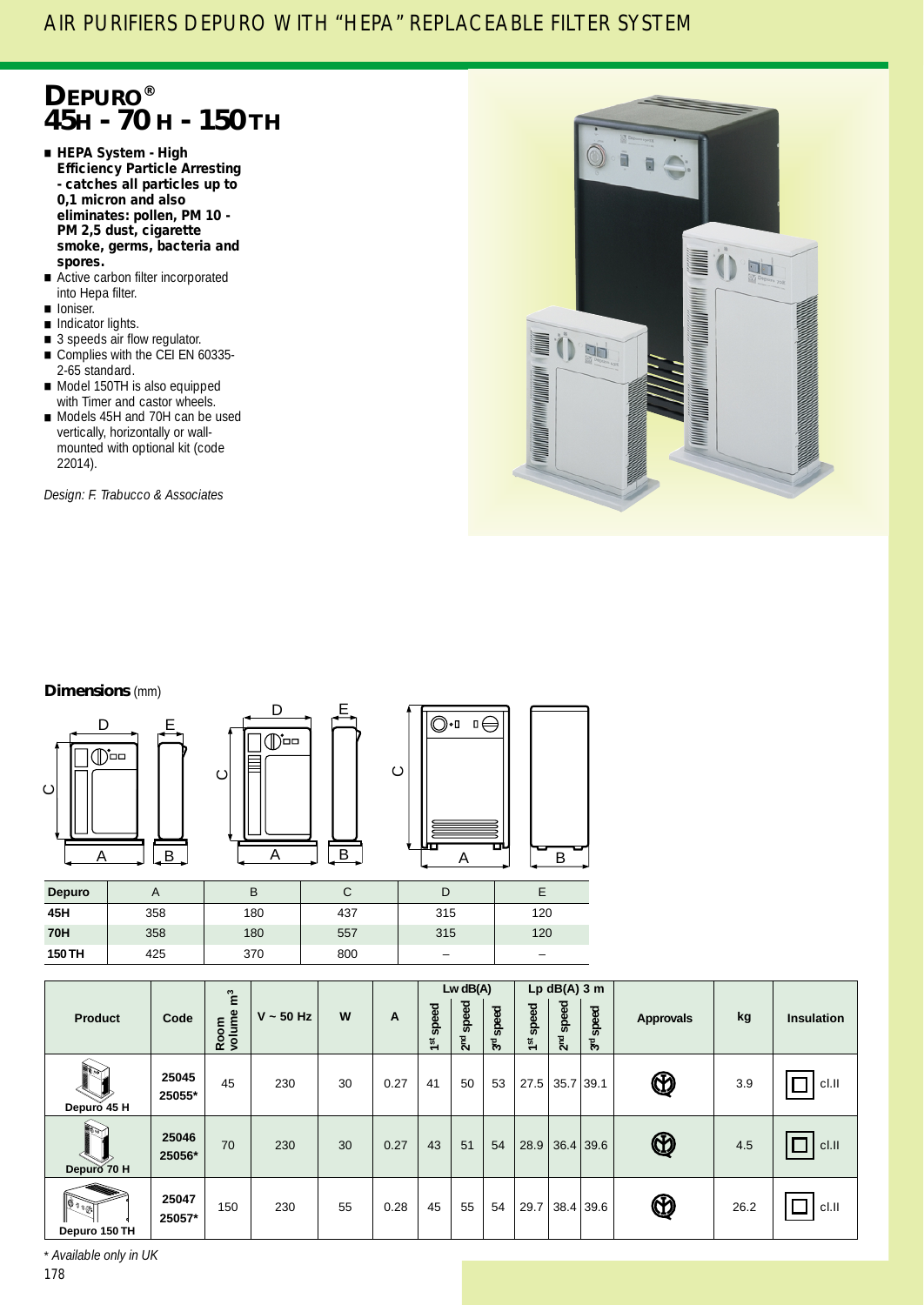



*Particularly useful for bedrooms.*

*Also useful in smoking rooms.*



*The 150 TH model is designed for larger rooms in community buildings or businesses.*



*The washable polyurethane pre-filter eliminates all large dirt particles from the air*



*The H10 HEPA filter is a special filter system that captures all solid airbone particles.*



*The Depuro 150 TH is equipped with daily programmer for automatic setting of on/off times.*



- ➊ Washable, open cell polyurethane pre-filter.
- ➋ HEPA filter (requires replacing when saturated). This special H10 class filter system captures airborne particles as small as 0.1 microns in diameter. Particularly effective against pollen and fine dust of PM 10 to PM 2.5, tobacco smoke, smog, germs, bacteria spores, fungus spores, acarids and odours.
- ➌ Active carbon filter (incorporated in the HEPA filter).
- ➍ Ionizing electrodes generate negative ions to improve the biological quality of the air.

#### **Accessories**

| <b>Depuro</b> |                                                        |      | 45 H  | 70 H  | <b>150 TH</b> |
|---------------|--------------------------------------------------------|------|-------|-------|---------------|
|               | Optional<br>wall-mounting<br>kit                       | code | 22014 | 22014 |               |
|               | Hepa filter<br>(2 per package)                         | code | 22006 |       |               |
|               | Hepa filter<br>(2 per package)                         | code |       | 22007 |               |
| <b>ATTER</b>  | Hepa filter<br>(1 per package)                         | code |       |       | 22017         |
|               | Granular<br>activated-carbon<br>filter (4 per package) | code |       |       | 22008         |
|               | Activated-carbon fibre<br>filter (3 per package)       | code |       |       | 22018         |